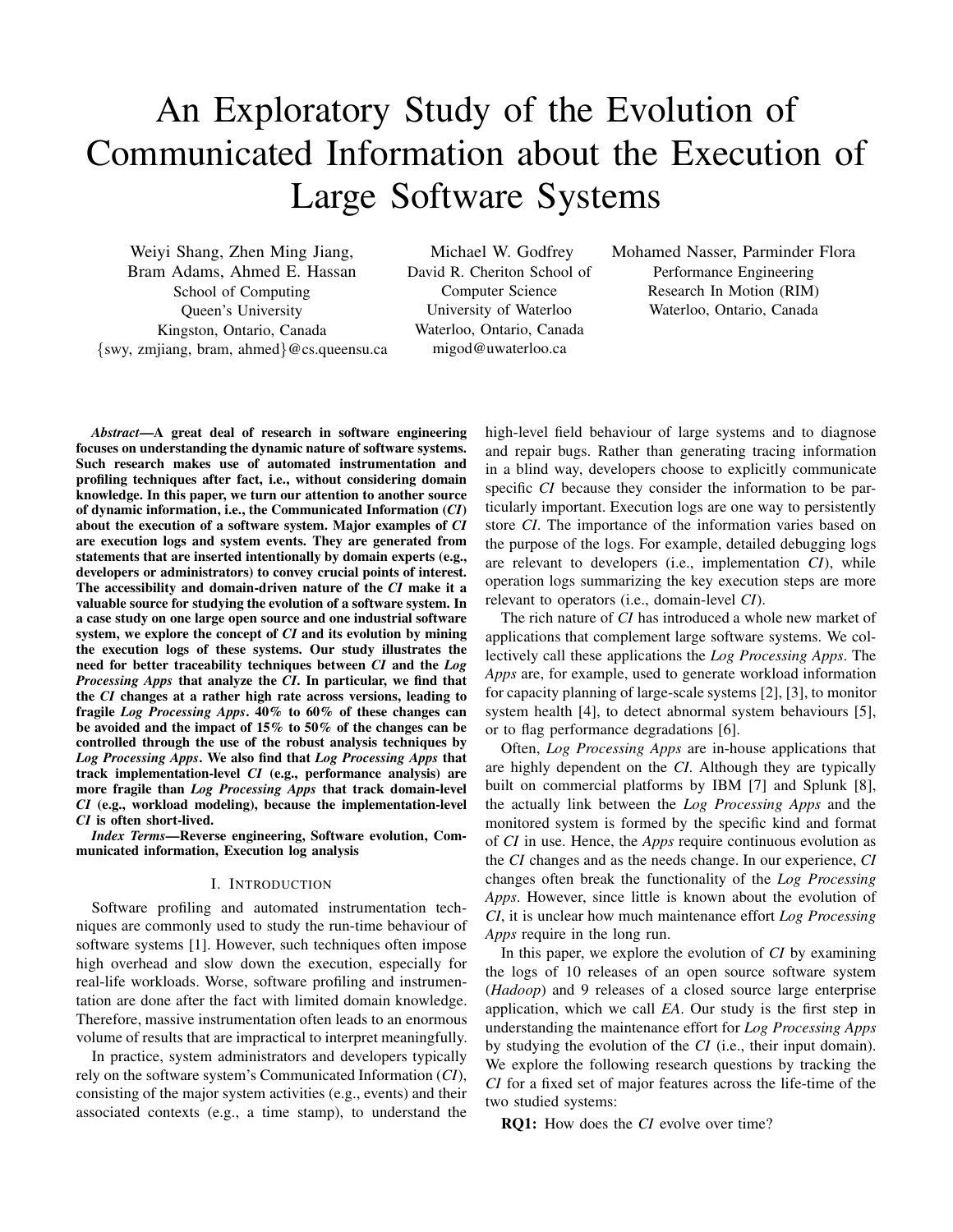TABLE I OVERVIEW OF THE STUDIED RELEASES OF *Hadoop* (MINOR RELEASES IN ITALIC)

| <b>Release</b> | <b>Release Date</b> | <b>K SLOC</b> |
|----------------|---------------------|---------------|
| 0.14.0         | 20 August, 2007     | 122           |
| 0.15.0         | 29 October, 2007    | 137           |
| 0.16.0         | 7 February, 2008    | 181           |
| 0.17.0         | 20 May, 2008        | 158           |
| 0.18.0         | 22 August, 2008     | 174           |
| 0.19.0         | 21 November, 2008   | 293           |
| 0.20.0         | 22 April, 2009      | 250           |
| 0.20.1         | 14 September, 2009  | 258           |
| 0.20.2         | 26 February, 2010   | 259           |
| 0.21.0         | 23 August, 2010     | 201           |

Surprisingly, we find that over time the *CI* about these features increase by 1.5-2.8 times compared to the first-studied release. Across releases, we note that 20-30% of the *CI* is changed with context modifications across releases. These changes are troublesome as they cause the *Log Processing Apps* more errorprone.

- **RQ2:** What types of modifications happen to *CI*?
	- Examining the 20-30% CI changes across releases, we identify six types of CI modifications. Of these changes, 40-60% can be avoided and the impact of 15-50% of them can be minimized through the use of robust analysis techniques. The remaining modifications are risky and should be tracked carefully to avoid breaking *Log Processing Apps*.
- **RQ3:** What information is conveyed by the short-lived *CI*? We find that short-lived *CI* contains implementationlevel details. More resources should be allocated to maintain *Log Processing Apps* that heavily depend on implementation-level information.

Our study highlights the need for tools and approaches (e.g., traceability techniques) to ease the maintenance of *Log Processing Apps*.

The rest of this paper is organized as follows: Section II presents an example to motivate our work. Section III presents the data preparation steps for our case study. Section IV presents our case studies and the answers to our research questions. Section V discusses the limitations of our study. Section VI discusses prior work. Section VII concludes the paper.

# II. A MOTIVATING EXAMPLE

We use a hypothetical motivating example to illustrate the impact of *CI* changes on the development and maintenance of *Log Processing Apps*.

The example considers an online file storage system that enables customers to upload, share and modify files. Initially, there were execution logs used by operators to monitor the performance of the system. The information recorded in the execution logs contained system events, such as "user request file", "start to transfer file" and "file delivered".

#### *Release n*

Operators identified a performance problem in the prior release. In order to diagnose the problem, developer Andy added more information to the context of the execution event in *CI*, such as ID of the thread that handles file uploading. Using the added context in the execution logs, the operators identified the reason of the performance problem and developer Andy resolved the problem. A simple *Log Processing App* was written to continuously monitor for the re-occurrence of the problem by scanning the *CI* for the corresponding system event.

#### *Release n+1*

The file upload feature was overhauled, leading the developers to change the communicated events and their associated logs. The context change to the log files led to failures of the *Log Processing Apps*. The application could not parse the log lines correctly to find the start and end time stamps of each transaction. The application started giving false alarms. After several hours of analysis, the root-cause of the false alarm was identified. The *CI* was changed by another developer Bob who was not aware (no traceability) that others made use of this information.

To avoid problems reoccurring in the future, developer Andy marked the dependence of the *Log Processing App* on this *CI* event in an ad hoc manner through basic code comments.

From the motivating example, we can observe the following:

- *• CI* is crucial for understanding and resolving field problems and bugs.
- *• CI* is continuously changing due to development and field requirements.
- *• Log Processing Apps* are highly dependent on the *CI*.

Unfortunately, today there are no techniques to document such dependencies, leading *Log Processing Apps* to be very fragile as they adapt to continuously changing *CI*.

#### III. CASE STUDY SETUP

To understand how *CI* changes, we mine a commonly available source of *CI*: the execution logs. In this section, we present the studied systems and our approach to recover the *CI* from the execution logs.

# *A. Studied systems*

We choose one open source system and one closed source software system with different size and application domain as the subject for our case study. We choose 10 releases of *Hadoop*, an open source software application<sup>1</sup>, and 9 releases of a closed source large enterprise application (*EA*).

*Hadoop* is a large distributed data processing platform that implements the MapReduce [9] data processing paradigm. We use releases 0*.*14*.*0 to 0*.*21*.*0 for our study as shown in Table I). We choose these releases since 0*.*14*.*0 is the earliest one that we could deploy in our experimental environment and 0*.*21*.*0 is the most recent release at the time of this study. Among

1http://hadoop.apache.org/, last checked March 2011.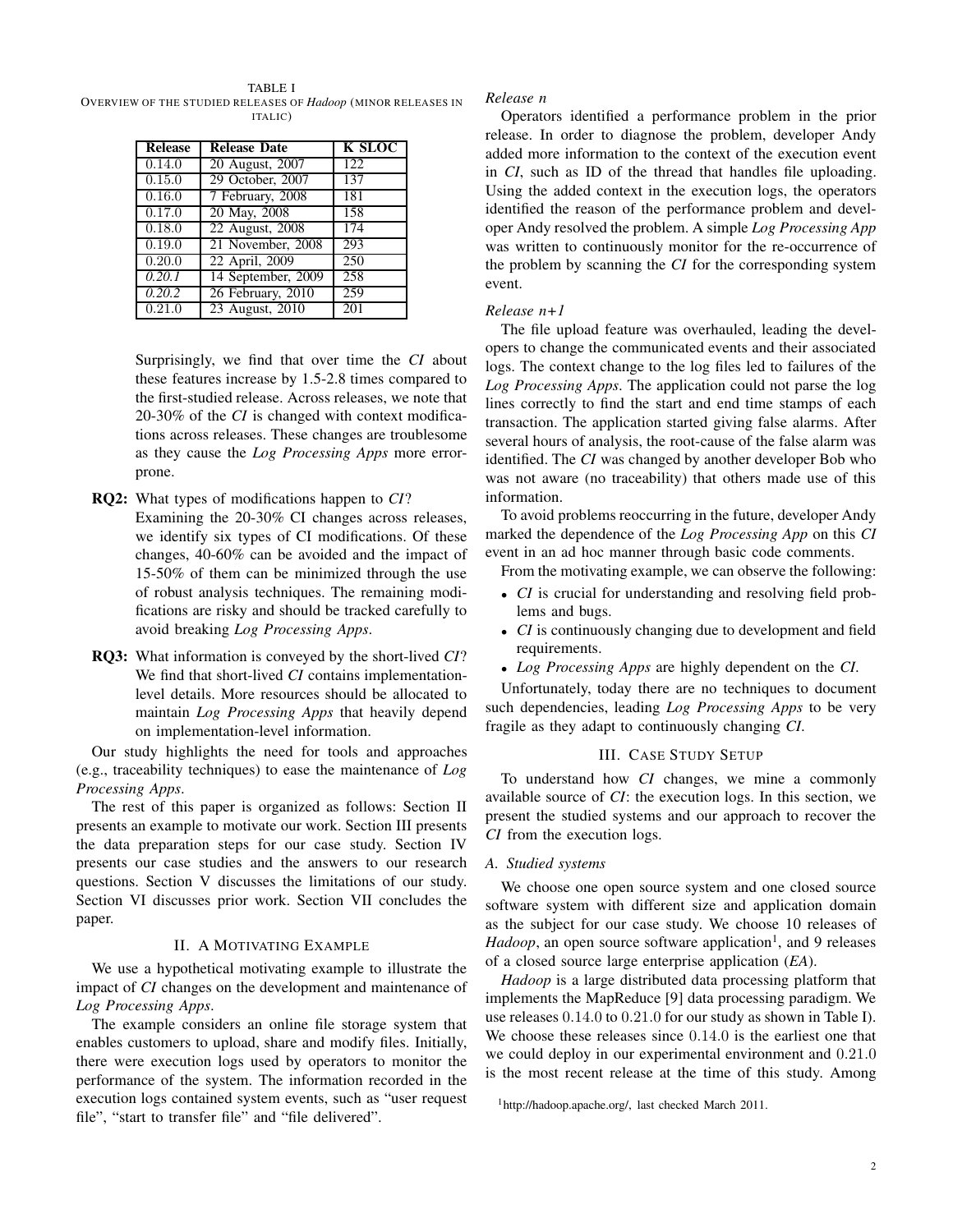the studied releases, 0*.*20*.*1 and 0*.*20*.*2 are minor releases of the 0*.*20*.*0 series. Because *Hadoop* is widely used in both academia and industry, various *Log Processing Apps* (e.g., *Chukwa* [10] and Salsa [11]) are designed to diagnose system problems as well as monitor the performance of *Hadoop*.

The enterprise application (*EA*) in our study is a largescale, communication application that is deployed in thousands of enterprises worldwide and used by millions of users. Due to a Non-Disclosure Agreement, we cannot reveal additional details about the application. We do note that it is considerably larger than *Hadoop* and has a much larger user base and longer history. We studied 9 releases of *EA*. The first 7 minor releases are from one major release series and the later 2 releases are from another major release. We name the release numbers 0*.*1*.*0 to 0*.*1*.*6 for the first major release and 0*.*2*.*0 to 0*.*2*.*1 for the second major release. There are currently several *Log Processing Apps* for the *EA*. These *Log Processing Apps* are used for functional verification, performance analysis, capacity planning, system monitoring, and field diagnosis by customers worldwide.

#### *B. Uncovering CI from logs*

Our approach to recover the *CI* of software systems consists of the following three steps: 1) System deployment, 2) Data collection, and 3) Log abstraction.

# **System Deployment**

For our study, we seek to understand the *CI* of each system based on exercising a fixed set of features across the releases of these systems. To achieve our goal, we run every version of each application with the same workload in an experimental environment. The experimental environment for *Hadoop* consists of three machines. The experimental environment for *EA* mimics the setup of a very large field deployment.

# **Data collection**

In this step, we collect execution logs from the two subject systems.

#### *The Hadoop workload*

The *Hadoop* workload consists of two example programs, *wordcount* and *grep*. The *wordcount* program generates the frequency of all the words in the input data and the *grep* program searches the input data for a string pattern. In our case study, the input data for both *wordcount* and *grep* is a set of data with a total size of 5 GB. The search pattern of the *grep* program in our study is a word ("fail").

#### *The Enterprise System workload*

To collect consistent and comparable data, we choose a subset of features that are available in all versions of the *EA*. We simulate the real-life usage of the *EA* system through a specialized workload generator, which exercises the configured set of features for the same number of times..

We perform the same 8-hour standard load test [12] on each of the *EA* releases. A standard load test mimics the real-life usage of the system and ensures that all of the features are covered during the test.

#### **Log abstraction**

We recover the *CI* by analyzing the generated execution logs. Execution logs (e.g., Table II) typically do not follow a strict format. Instead, they often use inconsistent formats [13]. The free-form nature of these logs makes it hard to extract information from them. Moreover, log lines typically contain a mixture of static and dynamic information. The static values contain the descriptions of the execution events, while the dynamic values indicate the corresponding *context* of these events.

We need to identify the different kinds of system events based on the different event instances in the execution logs. We use a technique proposed by Jiang *et al.* [14] to automatically extract the execution events and their associated context from the logs. Figure 1 shows the overall process of log abstraction. As shown in Table III, the descriptions of task types, such as "Trying to launch", are static values, i.e., system events. The time stamps and task IDs are dynamic values (i.e., the context for these events). The log abstraction technique normalizes the dynamic values and uses the static values to create abstracted execution events. We consider the abstracted execution events as representations of communicated system events.

First, the anonymize step uses heuristics to recognize dynamic values in log lines. For example, "TaskID=01A" will be anonymized to "TaskID=\$id". The tokenize step separates the anonymized log lines into different groups (i.e., bins) according to the number of words and estimated parameters in each log line. Afterwards, the categorize step compares log lines in each bin and abstracts them into the corresponding execution events (e.g., "Reduce"). Similar execution events with different parameters are categorized together. Since the anonymize step uses heuristics to identify dynamic information in a log line, there is a chance that the heuristic might miss to anonymize some dynamic information. The reconcile step identifies such dynamic values by comparing the execution events in the same bin to each other. Case studies in previous research [14] show that the precision and recall of this technique both are high (i.e., over 80% precision and recall on the *EA* logs).

Performing static analysis on source code is another approach to abstract execution logs [15]. However, we do not use this approach because of two major reasons: 1) in practice, developers of *Log Processing Apps* typically do not have access to the source code, and 2) sophisticated static and dynamic slicing techniques are needed to determine the actual *CI* based on the code as a log line might be produced by several source code lines.

#### IV. CASE STUDY RESULTS

In this section, we present the findings on our research questions. For each research question, we present the motivation, our approach, and the corresponding results.

# **RQ1: How does the** *CI* **evolve over time?**

# *Motivation*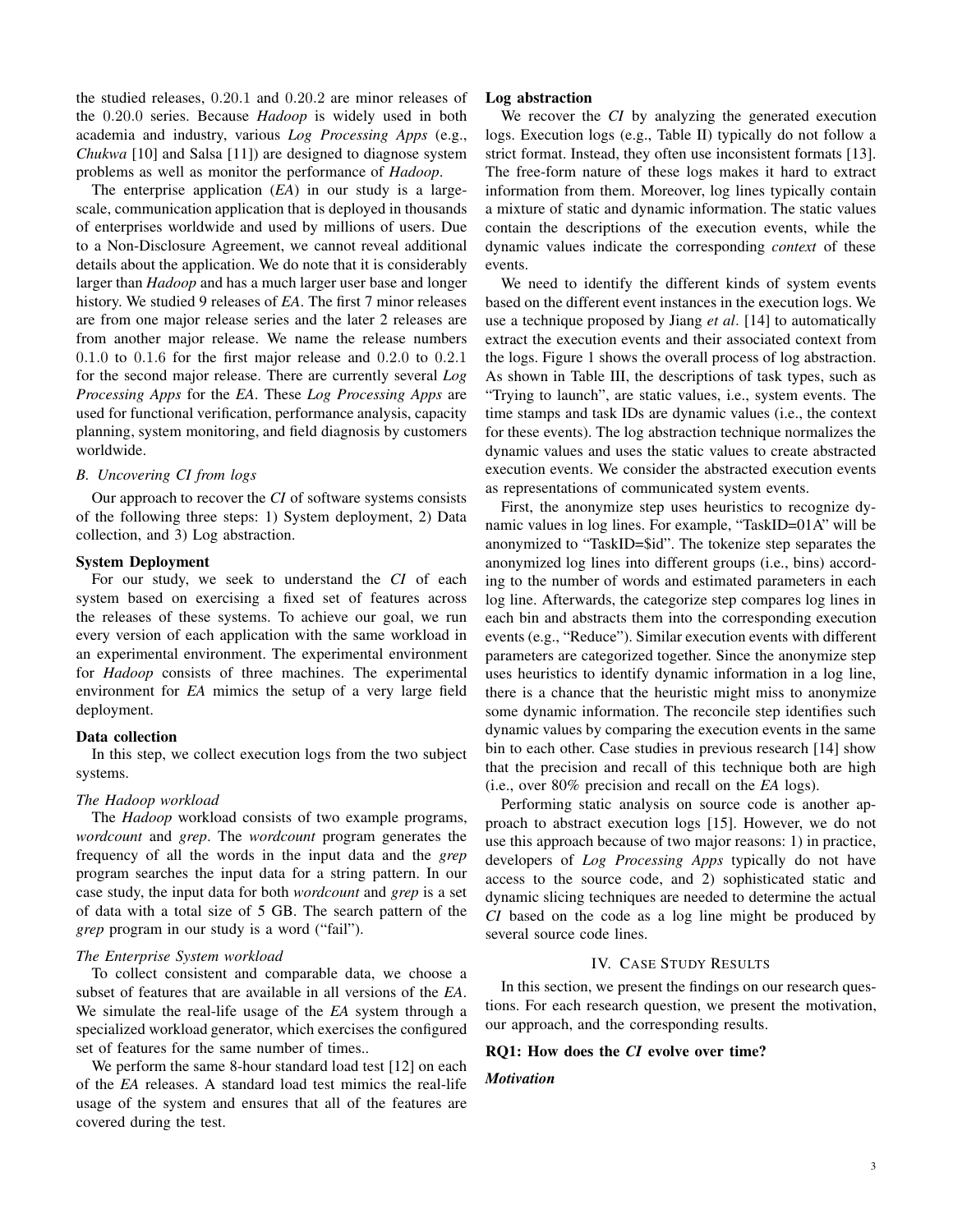

Fig. 1. Overall framework for log abstraction.

TABLE II EXAMPLE OF EXECUTION LOG LINES

| #  | Log lines                            |
|----|--------------------------------------|
|    | time=1, Trying to launch, TaskID=01A |
| 2  | time=2, Trying to launch, TaskID=077 |
| 3  | time=3, JVM, TaskID=01A              |
| 4  | time=4, Reduce, TaskID=01A           |
| 5  | time=5, JVM, TaskID=077              |
| 6  | time=6, Reduce, TaskID=01A           |
| 7  | time=7, Reduce, TaskID=01A           |
| 8  | time=8, Progress, TaskID=077         |
| 9  | time=9, Done, TaskID=077             |
| 10 | time=10, Commit Pending, TaskID=01A  |
| 11 | time=11, Done, TaskID=01A            |

TABLE III ABSTRACTED EXECUTION EVENTS

| Event | <b>Event</b> template                   |       |
|-------|-----------------------------------------|-------|
| $E_1$ | time=\$t, Trying to launch, TaskID=\$id | 1.2   |
| $E_2$ | time=\$t, JVM, TaskID=\$id              | 3.5   |
| $E_3$ | time=\$t, Reduce, TaskID=\$id           | 4.6.7 |
| $E_4$ | time=\$t, Progress, TaskID=\$id         |       |
| $E_5$ | time=\$t, Commit Pending, TaskID=\$id   | 10    |
| $E_6$ | time=\$t, Done, TaskID=\$id             | 9,11  |

The evolution of *CI* impacts the maintenance of *Log Processing Apps*. The frequent change of the *CI* makes *Log Processing Apps* fragile due to the lack of established traceability techniques between *Log Processing Apps* and *CI*. Hence, change to execution events gives an indication of the complexity of designing and maintaining *Log Processing Apps*.

# *Approach*

We use the number of different abstracted execution events as a measurement of the size of *CI*. We also study the *CI* changes by measuring the percentages of unchanged, added and deleted execution events. Given the current release *n* and the previous release *n-1*, the percentages of unchanged, added and deleted execution events are defined by the ratio of the number of unchanged, added or deleted events in release *n* over the number of total execution events in the previous release (*n-1*), respectively. For example, the percentage of unchanged execution events in release  $n(P_{unchanged n})$  is calculated as:

$$
P_{unchanged n} = \frac{\# unchanged events_n}{\# total events_{n-1}}
$$
 (1)

We identify modified events by manually examining added and deleted events. We use the frequency of execution events in both releases to assist in mapping between modified events with similar wording and frequencies across releases. Given the large number of events and releases in the *EA*, we only examine the top 40 most occurring events since they represent more than 90% of the logs. We use a similar equation as (1) for *EA*, except that the number of *total execution events* for *EA* is always 40.

# *Results*

We first study the size of *CI* in the history of both systems. Figure 2 shows the growth trend of *CI* in *Hadoop*. We note that the *CI* in the last studied release (0*.*21*.*0) is 2*.*8 times the size of the first-studied release (0*.*14*.*0). In particular, the size of *CI* increases significantly in release 0*.*21*.*0 even though the size of the corresponding source code decreases by 20%. We also note that the *CI* increases more between major releases than between minor releases.

For the *EA* system, since we only study 2 major releases, we study the size of *CI* in each major release instead of generalizing a trend over the 2 studied releases. The *CI* size in the 2 major releases (9 releases in total) of *EA* is shown in Figure 3 (actual size is not shown due to NDA). For the *EA* system, we note that the size of *CI* does not change significantly in the first major release, while the *CI* increases significantly in the second major release. The *CI* of the last studied release (0*.*2*.*1) is 1*.*5 times the size of the first-studied release (0*.*1*.*0).

A closer analysis of the *CI* across releases shows that for both systems most (over 60%) of the old *CI* remains the same in new major releases (see Table IV and V). The *CI* events are more stable across minor releases (around 75-82% remains the same). This is good news for developers of *Log Processing Apps*. However, on average around 20% (for *EA*) and 31% (for *Hadoop*) of the *CI* are the same event but with different context. Such *CI* are troublesome for maintainers of *Log Processing Apps* since they might need to modify their code to account for such changes.

The large increase of *CI* size in major releases indicates that additional maintenance effort might be needed for *Log Processing Apps* to continue operating correctly even if the existing *Log Processing Apps* do not use *CI* about new features or the additional *CI* about the currently analyzed features.

It is important to note that all these *CI* changes are for a fixed set of executed features, i.e., although the features remain the same, the *CI* clearly does not. We study the release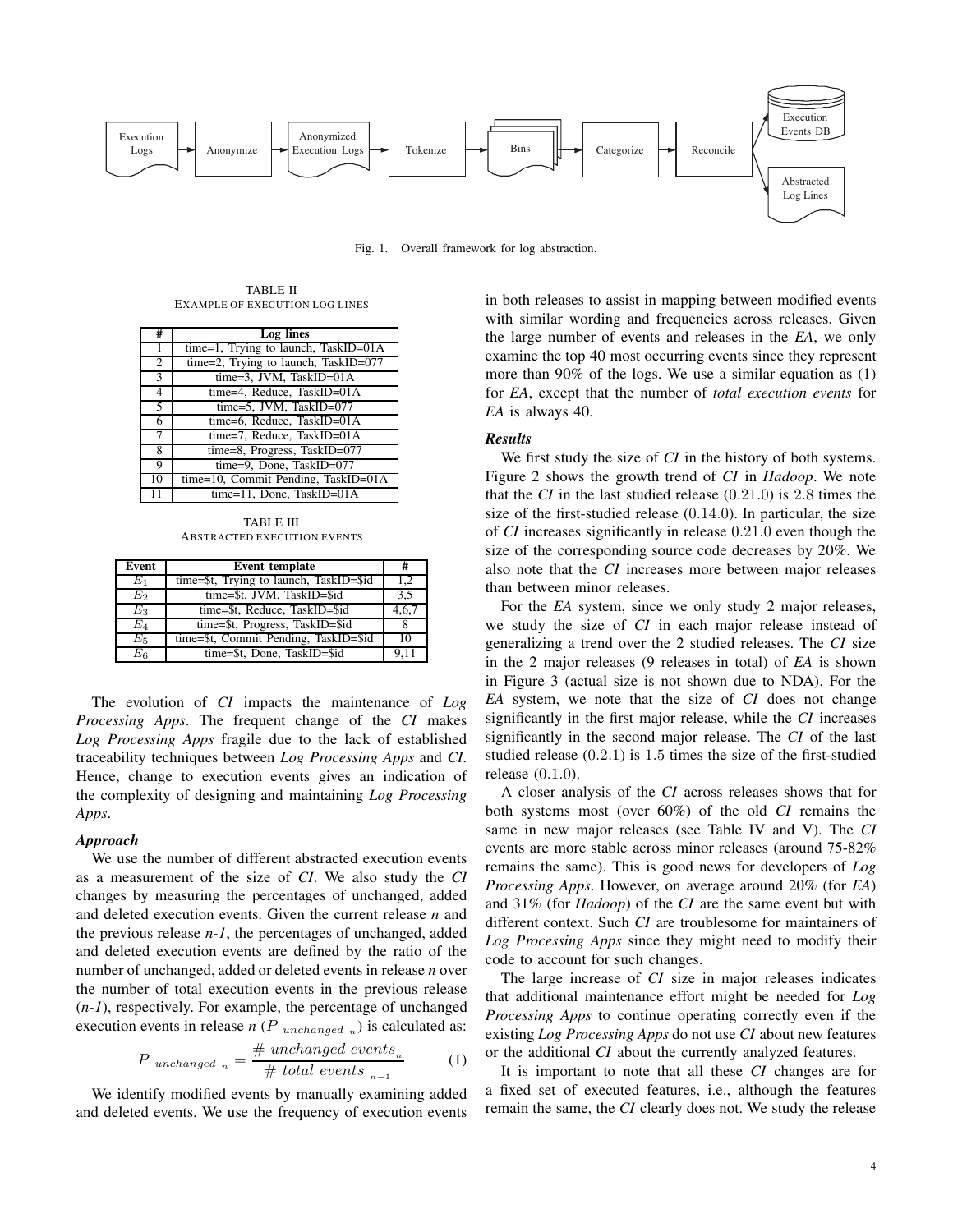TABLE IV PERCENTAGE OF UNCHANGED, ADDED, DELETED AND MODIFIED *CI* IN THE HISTORY OF *Hadoop* (BOLD FONT INDICATES LARGE CHANGES).

| <b>Release</b> | #     | $\%$             | $\%$         | $\%$           | $\%$     |
|----------------|-------|------------------|--------------|----------------|----------|
|                | Total | <b>Unchanged</b> | <b>Added</b> | <b>Deleted</b> | Modified |
| 0.15.0         | 60    | 81.67            | 18.33        | 18.33          | 8.33     |
| 0.16.0         | 65    | 86.67            | 21.67        | 13.33          | 3.33     |
| 0.17.0         | 70    | 87.69            | 20.00        | 12.31          | 9.23     |
| 0.18.0         | 93    | 51.43            | 81.43        | 48.57          | 28.57    |
| 0.19.0         | 113   | 80.65            | 40.86        | 19.35          | 5.38     |
| 0.20.0         | 121   | 76.99            | 30.09        | 23.01          | 4.42     |
| 0.20.1         | 118   | 89.26            | 8.26         | 10.74          | 2.48     |
| 0.20.2         | 124   | 10000            | 5.08         | 0.00           | 0.00     |
| 0.21.0         | 168   | 52.42            | 83.06        | 47.58          | 20.16    |

TABLE V PERCENTAGE OF UNCHANGED, ADDED, DELETED AND MODIFIED *CI* IN THE HISTORY OF *EA* (BOLD FONT INDICATES LARGE CHANGES).

| <b>Release</b> | $\%$             | $\%$  | $\%$           | $\%$            |
|----------------|------------------|-------|----------------|-----------------|
|                | <b>Unchanged</b> | Added | <b>Deleted</b> | <b>Modified</b> |
| 0.1.1          | 97.18            | 8.33  | 2.82           | 0.00            |
| 0.1.2          | 63.05            | 34.27 | 36.95          | 42.50           |
| 0.1.3          | 86.93            | 24.76 | 13.07          | 50.00           |
| 0.1.4          | 79.93            | 13.05 | 20.07          | 12.50           |
| 0.1.5          | 83.84            | 14.04 | 16.16          | 15.00           |
| 0.1.6          | 96.48            | 3.52  | 3.52           | 5.00            |
| 0.2.0          | 78.21            | 49.53 | 21.79          | 17.50           |
| 0.2.1          | 85.59            | 29.77 | 14.41          | 5.00            |



Fig. 2. Growth trend of *CI* in *Hadoop*.



Fig. 3. Size of *CI* in 2 main releases and 7 minor releases of *EA*.

information for both releases and read through the change logs to better understand the rationale for large *CI* changes. We find that internal implementation changes often have a big impact on the *CI*. For example, according to Table IV, release 0*.*18*.*0 (in bold font) is one of the releases with the highest percentage of *CI* changes. Release 0*.*18*.*0 introduced new Java classes for *Hadoop* jobs (a core functionality of *Hadoop*) to replace the old classes. Release 0*.*21*.*0 officially replaced the old MapReduce implementation named "mapred", with a new implementation named "MapReduce". Similarly, the releases 0*.*1*.*3 and 0*.*2*.*0 (bold in Table V) of *EA* have significant behavioural and architectural changes compared with their previous releases.

It appears that the studied systems communicate a significant amount of implementation-level information, leading their *CI* to vary considerably due to internal changes.

*The* CI *for both studied systems tends to contain implementation-level information. This provides* Log Processing Apps *with detailed knowledge of the internals of the systems. However, this makes such* Log Processing Apps *fragile, requiring continuous maintenance, in particular for major releases (around 40% of the* CI *changes). For minor releases, we still see a large percentage (20%-25%) of* CI *changes.*

# **RQ2: What types of modifications happen to** *CI***?**

#### *Motivation*

**</u>** 

**✓**

RQ1 shows that 20-30% of communicated events change with only their context information being modified (modified *CI*). These modified *CI* have a crucial impact on *Log Processing Apps*, since *Log Processing Apps* expect certain context information and are likely to fail when operating on events with modified context. In contrast, newly added *CI* is not likely to impact already developed *Log Processing Apps* since those applications are unaware of the new *CI*. In short, changes to the context of previously communicated events are more likely to introduce bugs and failures in *Log Processing Apps*. For example, during the history of *Hadoop*, "task" (an important concept of the platform) was renamed to "attempt", leading to failures of monitoring tools and to confusion within the user community about the communicated context [16]. Therefore, we wish to understand how communicated contexts change.

# *Approach*

We follow a grounded theory [17] approach to identify modification patterns to the context. We manually study all events with a modified context. For each of them, we analyze what information is modified and how is the information modified. We repeat this process several times until a number of modification types emerge. We then calculate the distribution of different types of context modifications. The percentage is calculated as the ratio of the number of occurrence of a type in all the releases over the total number of modifications in all the releases. For example, the percentage of modified *CI* of type  $p$  ( $P$   $_{modified}$ <sub> $p$ </sub>) is calculated as:

$$
P_{modified_p} = \frac{\# \ modified \ events_p}{\# \ total \ modified \ events} \tag{2}
$$

*Results*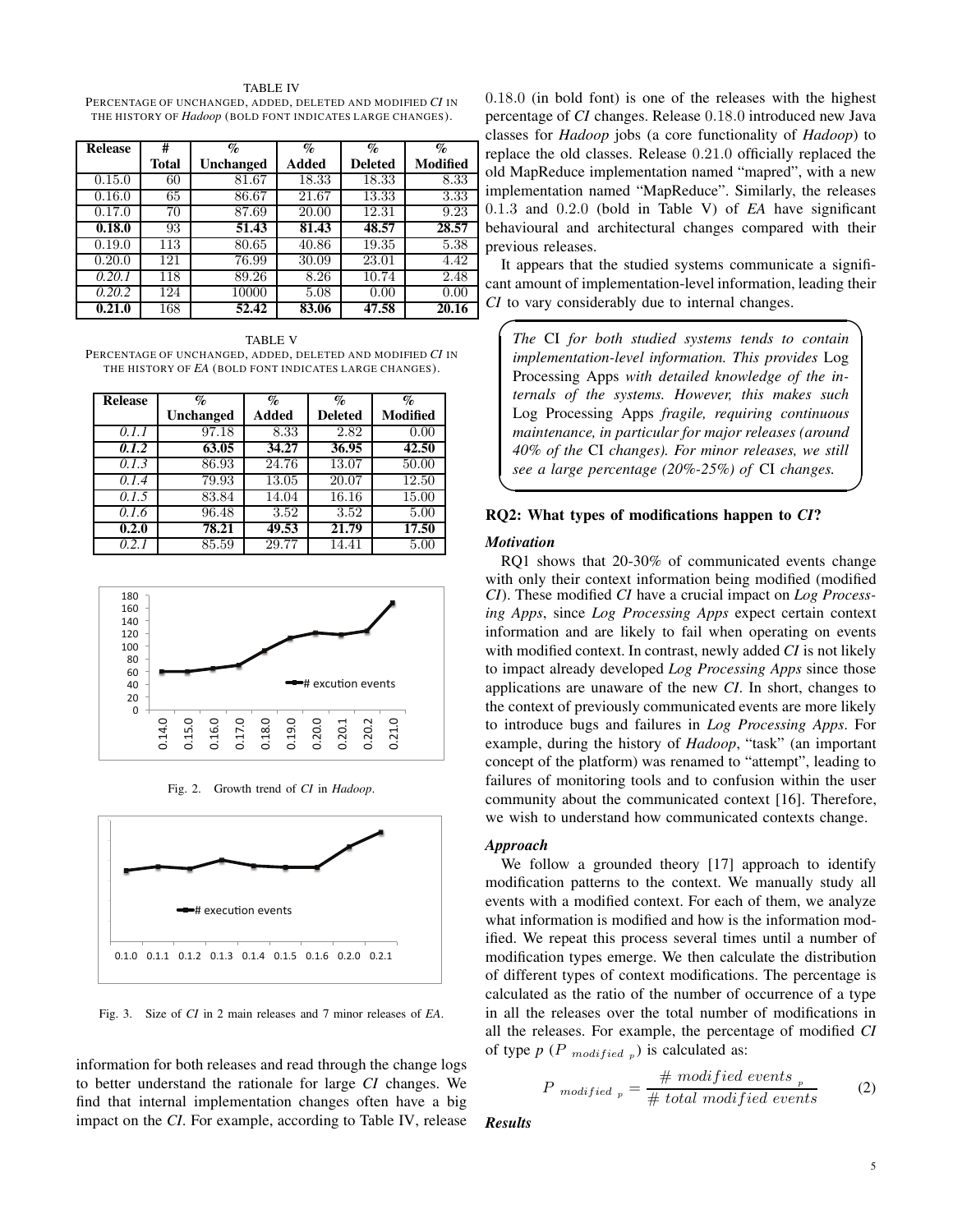TABLE VII PERCENTAGE OF AVOIDABLE, RECOVERABLE AND UNAVOIDABLE *CI* MODIFICATION IN *Hadoop* AND *EA*.

|             | Hadoop $(\% )$ | EA $(\%)$ |
|-------------|----------------|-----------|
| Avoidable   | 71.83          | 40.68     |
| Recoverable | 14.08          | 52.54     |
| Unavoidable | 14.09          | 6.78      |



Fig. 4. Distributions of the different types of communicated context modifications for *Hadoop* and *EA*.

Table VI tabulates the six types of *CI* identified from our manual examination. The table defines each type and gives a real-life example of it from the studied data. Among all the types, *Rephrasing context* and *Redundant context* are avoidable modifications, since neither of them brings any additional information to the *CI*, and only cause avoidable changes in *Log Processing Apps*. The *Adding context* modification is typically unavoidable, but a robust log parser should still be able to parse the log correctly just by discarding the added information. Therefore, *Adding context* is a recoverable modification and has a less negative impact than the avoidable modifications. The other 3 types of modification, i.e., *Merging context*, *Splitting context* and *Deleting context*, are also unavoidable, but the *Log Processing Apps* might need to adapt for these modifications. Developers of the system should well document these modifications and inform people who make use of the modified *CI*.

Figure 4 shows the classification distribution of the *CI* modification types. Table VII shows the percentage of avoidable, recoverable and unavoidable *CI* modifications. We find that the majority of the *CI* modifications are either avoidable or recoverable. Only a small portion of the *CI* modifications is unavoidable. Simply put, developers can improve the maintenance of the *Log Processing Apps* by avoiding the avoidable modifications and documenting the unavoidable *CI* modifications.

Table VIII and IX show the detailed percentage of context modifications for both systems, broken down per version and pattern. Table VIII shows that the two largest kinds (in bold) of context modifications are both instances of *Rephrasing context*. They were introduced in release 0*.*18*.*0 and 0*.*21*.*0 of *Hadoop*. Table IX shows that many *Rephrasing context* instances are introduced in version 0*.*1*.*2 of *EA*. As noted in RQ1, all these

three releases (0*.*18*.*0 and 0*.*21*.*0 of *Hadoop* and 0*.*1*.*2 of *EA*) have major changes. These results indicate that most of the *Rephrasing context* modifications may have a high correlation to the major changes introduced into the software systems. For example, in release 0*.*21*.*0, the old MapReduce library, which is the most essential part of *Hadoop*, was replaced by a whole new implementation. Therefore, the word "mapred" was replaced by the word "MapReduce". As both implementations have the same features, the operator should not need to worry about such implementation changes of the library. However, such *Rephrasing context* modifications require updating any *Log Processing Apps* to ensure their proper operation.

In contrast, even though release 0*.*1*.*3 of the *EA* has many *Adding context* modifications, it does not have a large number of added or deleted *CI*. This result indicates that even though some releases do not introduce major changes into the system, *CI* may still be modified significantly. **✤**

*We have identified six types of communicated context modifications. Two of the types (*Rephrasing context *and* Redundant context*) are avoidable, one type (*Adding context*) is unavoidable but its impact can be controlled through the use of robust parsing techniques. The other three types (*Merging context*,* Splitting context *and* Deleting context*) are also unavoidable and have a high chance to introduce errors. Around 85-93% of the modifications can be controlled through careful attention by system developers (avoidable context modifications) or careful robust programming of* Log Processing Apps *(*Adding Context*).*

# **RQ3: What information is conveyed in short-lived** *CI***?**

# *Motivation*

**✣**

RQ1 shows that there is added and deleted *CI* in every release. Some *CI* is added by developers and removed in a short period of time. The *Log Processing Apps* depending on such short-lived *CI* may be fragile. We study the information conveyed in the short-lived *CI* to understand why such *CI* exists only within a short period of time. By studying the conveyed information, we can understand the *CI* at a high level of abstraction instead of simple counts of added, removed and modified *CI* like in the previous two questions.

#### *Approach*

We consider communicated events that only exist in a single release as *short-lived CI*. To understand the information conveyed by the short-lived *CI* over time, we generate a Latent Dirichlet Allocation (LDA) [18] model. We put the short-lived *CI* of each release in a separate file as input documents of LDA. We use *MALLET* [19] to generate the LDA models with 5 topics. Each word in the topics has a probability indicating the significance of such word in the corresponding topic. We generated the 5 words with the highest probability in each topic to determine the information conveyed by *CI* in the topic. Finally, we examine the words in the 5 topics and generalize a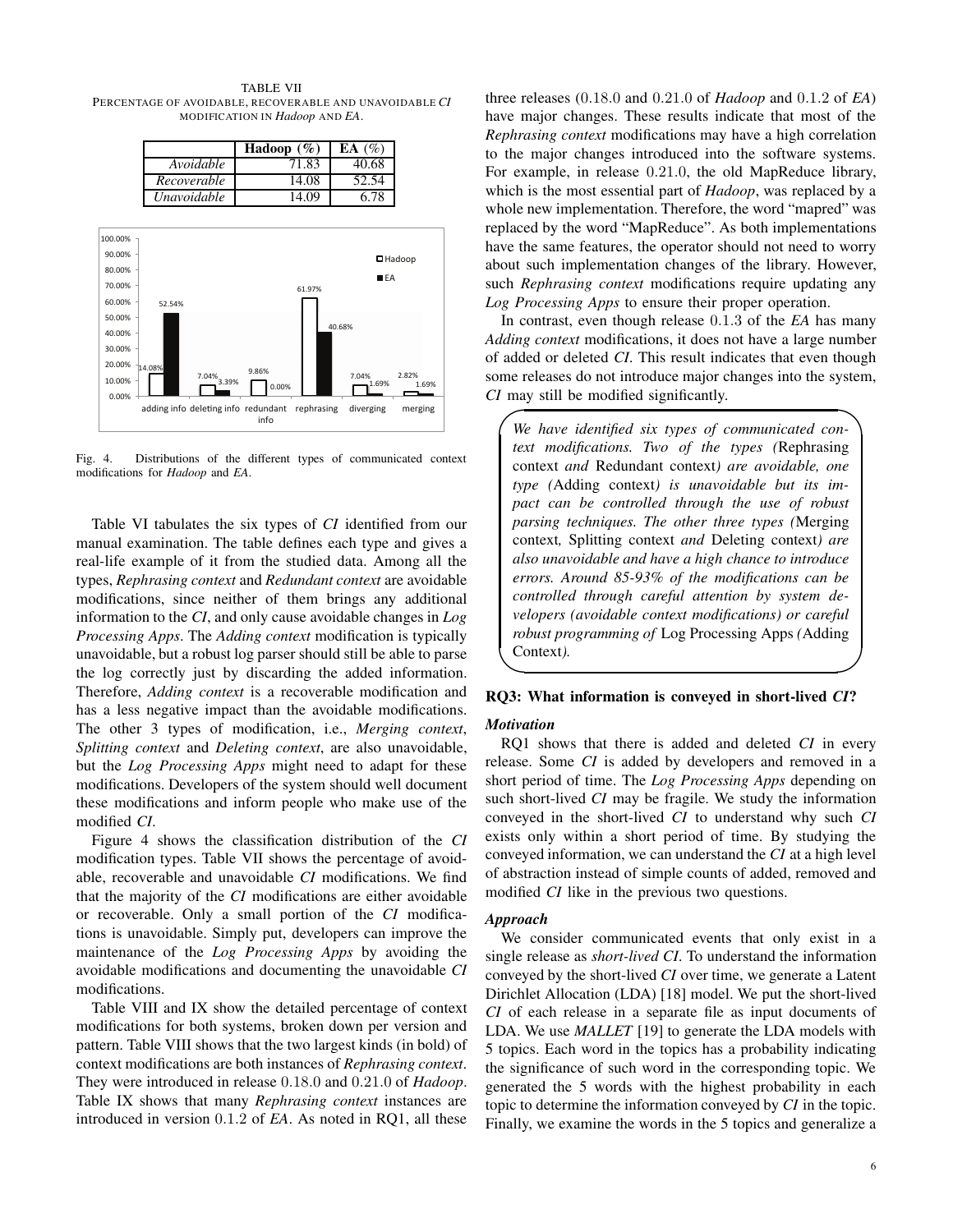| <b>TABLE VI</b>                     |  |
|-------------------------------------|--|
| CI MODIFICATION TYPES AND EXAMPLES. |  |

| <b>Pattern</b>            | <b>Definitions</b>               | <b>Examples</b>                     |                                    |  |
|---------------------------|----------------------------------|-------------------------------------|------------------------------------|--|
|                           |                                  | <b>Before</b>                       | After                              |  |
| <b>Adding context</b>     | Additional context is added into | ShuffleRamManager memory limit      | ShuffleRamManager memory limit     |  |
|                           | the communicated information.    | $n$ MaxSingleShuffleLimit m         | $n$ MaxSingleShuffleLimit $m$ mer- |  |
|                           |                                  |                                     | geThreshold $Q$                    |  |
| Deleting context          | Context is removed from the      | Got $n$ map output known output $m$ | Got $n$ output                     |  |
|                           | communicated information.        |                                     |                                    |  |
| <b>Redundant context</b>  | Some redundant information is    | Start task tracker at machine A     | Start task tracker at machine A IP |  |
|                           | added into the context or the    |                                     | Χ                                  |  |
|                           | added information can be gen-    |                                     |                                    |  |
|                           | erated without being included in |                                     |                                    |  |
|                           | the context.                     |                                     |                                    |  |
| <b>Rephrasing context</b> | The context is rephrased to the  | Hadoop mapred Reduce task fetch     | Hadoop MapReduce task Reduce       |  |
|                           | new context.                     | <i>n</i> bytes                      | fetch $n$ bytes                    |  |
| Merging context           | Several old contexts are merged  | MapTask data buffer                 | MapTask buffer                     |  |
|                           | into one log event.              | MapTask data buffer                 |                                    |  |
| Splitting context         | The old context is split into    | Adding task to tasktracker          | Adding Map Task to tasktracker;    |  |
|                           | multiple new contexts.           |                                     | Adding Reduce Task to tasktracker  |  |

TABLE VIII DETAILED PERCENTAGES OF DIFFERENT TYPES OF CONTEXT MODIFICATIONS IN *Hadoop*.

| Release | <b>Adding</b> | <b>Deleting</b> | Redundant | <b>Rephrasing</b> | <b>Merging</b> | <b>Splitting</b> |
|---------|---------------|-----------------|-----------|-------------------|----------------|------------------|
|         | context       | context         | context   | context           | context        | context          |
| 0.15.0  | 1.41          | 0.00            | 2.82      | 2.82              | 0.00           | 0.00             |
| 0.16.0  | 0.00          | 0.00            | 2.82      | 0.00              | 0.00           | 0.00             |
| 0.17.0  | 0.00          | 0.00            | 0.00      | 8.45              | 0.00           | 0.00             |
| 0.18.0  | 0.00          | 0.00            | 0.00      | 28.17             | 0.00           | 0.00             |
| 0.19.0  | 0.00          | 2.82            | 0.00      | 4.23              | 0.00           | 0.00             |
| 0.20.0  | 2.82          | 1.41            | 1.41      | 0.00              | 1.41           | 0.00             |
| 0.20.1  | 0.00          | 1.41            | 0.00      | 1.41              | 1.41           | 0.00             |
| 0.20.2  | 0.00          | 0.00            | 0.00      | 0.00              | 0.00           | 0.00             |
| 0.21.0  | 9.86          | 1.41            | 1.41      | 16.9              | 2.82           | 2.82             |

TABLE IX DETAILED PERCENTAGES OF DIFFERENT TYPES OF CONTEXT MODIFICATIONS IN *EA*.

| <b>Release</b> | <b>Adding</b> | <b>Deleting</b> | Redundant | <b>Rephrasing</b> | Merging | <b>Splitting</b> |
|----------------|---------------|-----------------|-----------|-------------------|---------|------------------|
|                | context       | context         | context   | context           | context | context          |
| 0.1.1          | 0.00          | 0.00            | 0.00      | 0.00              | 0.00    | 0.00             |
| 0.1.2          | 6.78          | 1.69            | 0.00      | 20.34             | 0.00    | 0.00             |
| 0.1.3          | 22.03         | 0.00            | 0.00      | 10.17             | 0.00    | 1.69             |
| 0.1.4          | 6.78          | 0.00            | 0.00      | 1.69              | 0.00    | 0.00             |
| 0.1.5          | 8.47          | 1.69            | 0.00      | 0.00              | 0.00    | 0.00             |
| 0.1.6          | 1.69          | 0.00            | 0.00      | 1.69              | 0.00    | 0.00             |
| 0.2.0          | 6.78          | 0.00            | 0.00      | 3.39              | 1.69    | 0.00             |
| 0.2.1          | 0.00          | 0.00            | 0.00      | 3.39              | 0.00    | 0.00             |

one-sentence summary based on our knowledge to understand the information conveyed in short-lived *CI*.

#### *Results*

A manual analysis of short-lived *CI* reveals that some *CI* corresponds to exceptions and stack traces. We removed such data since it does not represent short-lived *CI* but primarily rare errors.

Table X shows the topics generated by LDA. The words in each topic are sorted by their degree of memberships. From the results in Table X, we find that the topics in short-lived *CI* contain implementation-level information. For example, the word "ipc" in topic 4 means inter-procedural communication between machines, which is an implementation detail of *Hadoop*. In addition, the information about outputting results and choosing a server in topics 1, 2 and 5 is also implementation-level information. We performed the same study on *EA*, with the results similar to the results of *Hadoop*.

Some *Log Processing Apps* are designed for recovering high-level information about the systems, e.g., system workload rather than implementation details. Such *Log Processing Apps* would not need the implementation-level information. However, there are a few *Log Processing Apps* that are designed for debugging purposes. Such applications require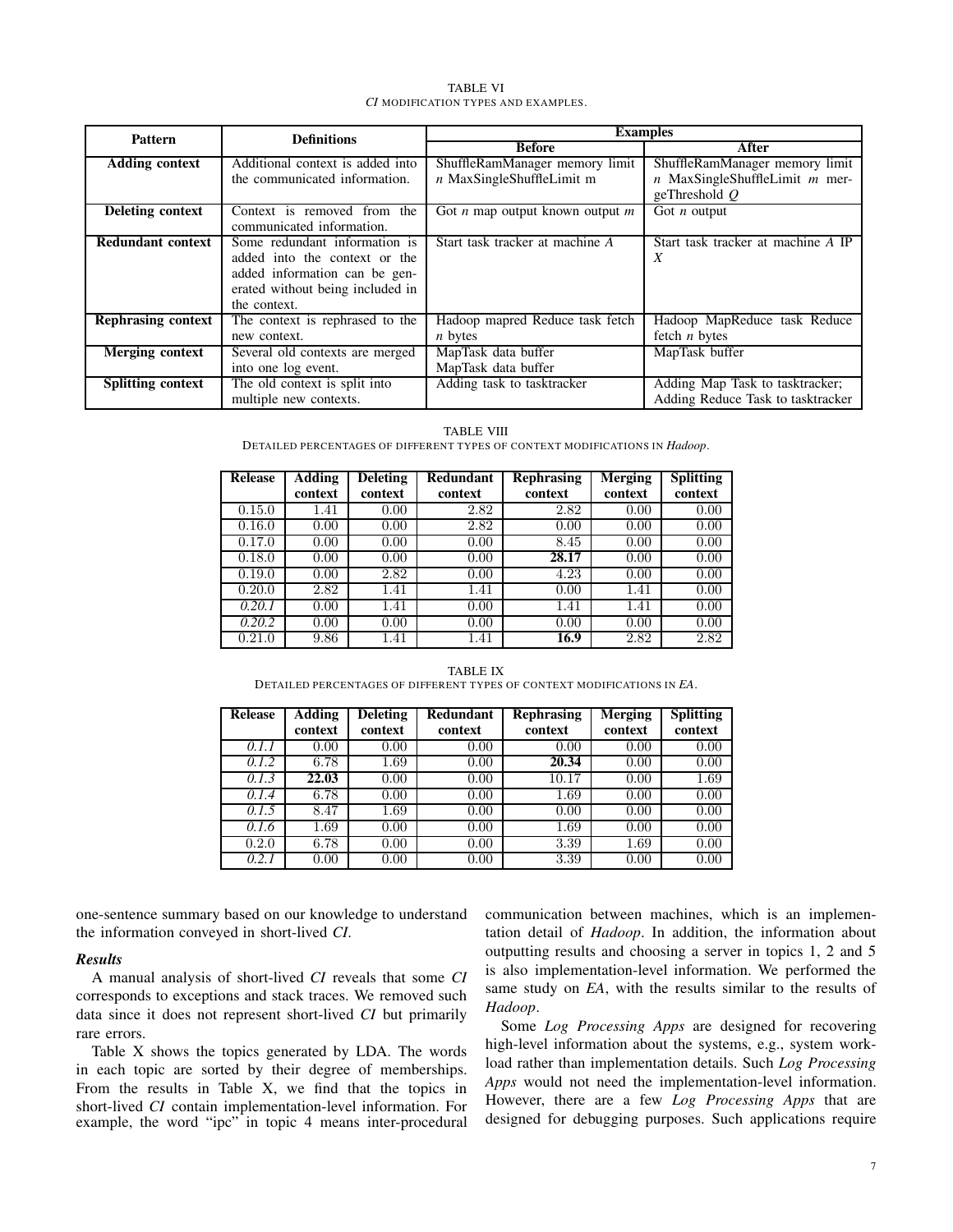TABLE X TOPICS OF THE SHORT-LIVED *CI* IN *Hadoop* GENERATED BY LDA.

| # | Topic                                           | Summary                                                          |
|---|-------------------------------------------------|------------------------------------------------------------------|
|   | job output node jobhistory saved                | Hadoop saves output to a machine.                                |
|   | reducetask jobinprogress choosing server hadoop | Hadoop assigns a reduce task to a machine.                       |
|   | mapred map tracker taskin progress jobtracker   | Map task updates its progress.                                   |
|   | id org local file ipc                           | Hadoop reads from a local file.                                  |
|   | task tasktracker attempt outputs tip            | Hadoop Attempt saves its output and reports to the task tracker. |

the implementation-level information in the short-lived *CI*, and would be fragile as their corresponding *CI* is continuously changing.

*Short-lived* CI *contains implementation-level details to facilitate system development. Log Processing Apps depending on implementation-level information are likely to be more fragile. More maintenance efforts are needed for* Log Processing Apps *that depend on implementation-level information.*

# V. THREATS TO VALIDITY

This section presents the threats to validity of our study.

# *External validity*

**✎**

**✍**

Our study is an exploratory study performed on *Hadoop* and an enterprise application. Even though both systems have years of history and large user bases, more case studies on other software systems in the same domain are needed to see whether our findings can generalize. Similarly, the studied logs are collected from specific workloads, which may not generalize. We plan to study in-field execution logs in our future work.

# *Internal validity*

Our study includes several manual steps, such as the analysis of log modifications and the classification of log reformatting. Our findings may contain subjective bias.

Our study is performed on both major and minor releases of *Hadoop* and *EA*. However, the major and minor releases in the two systems may not contain similar amount of source code changes. We study *Hadoop* with mostly major releases while we study *EA* with mostly minor releases. The major releases of *Hadoop* may not contain as significant changes and the minor releases of *EA* may contain large numbers of changes. Therefore, our findings about major and minor releases may be biased. We plan to study more systems in the same fields to counter this bias.

# *Construct validity*

We use execution logs to study the communicated information. Other types of *CI*, such as code comments, may not evolve in the same manner or contain the same information as execution logs. Studying other types of *CI* is part of our future work.

Our study only focus the information conveyed by *CI*, but does not have any knowledge of the actual source code related to the *CI*. For example, a log line is output before a system event in the first release but after the system event in the second release. We cannot detect such changes by merely studying the execution logs. We plan to combine the analysis of source code and execution logs in our future work to overcome this limitation.

Our study is mainly based on the abstraction of execution events proposed by Jiang *et al.* [14]. This approach, customized to better fit the two subject systems, is shown to have high precision and recall. However, falsely abstracted log events may still exist, which may potentially bias our results. We plan to adopt other log abstraction techniques to improve the precision and to reduce the falsely abstracted execution events in our study.

#### VI. DISCUSSION AND RELATED WORK

In this section, we discuss the related topics and prior work related to our study.

# *A. Non-code based evolution studies*

While many prior studies examined the evolution of source code, (e.g., [20]–[22]), this paper studies the evolution of software systems from the perspective of non-code artifacts associated with these systems. The non-code artifacts are extensively leveraged in software engineering practice, yet the dependency between such artifacts and their surrounding ecosystem lacks tracking. Therefore, understanding the evolution of non-code based software artifacts is important. For example, the evolution of the following non-code artifacts has been studied before:

- *•* **System Documentation:** Software systems evolve throughout the history, as new features are added and existing features are modified due to bug fixes, performance and usability enhancements. Antón *et al.* [23] study the evolution of telephony software systems by studying the user documentation of telephony features in the phone books of Atlanta.
- *•* **User Interface:** His *et al.* [24] study the evolution of Microsoft Word by looking at changes to its menu structure. Hou *et al.* [25] study the evolution of UI features in the Eclipse IDE.
- *•* **Features:** Instead of studying the code directly, some studies have picked specific features and followed their implementation throughout the lifetime of the software system. For example, Kothari *et al.* [26] propose a technique to evaluate the efficiency of software feature development by studying the evolution of call graphs generated during the execution of these features. Our study is similar to this work, except for using *CI* instead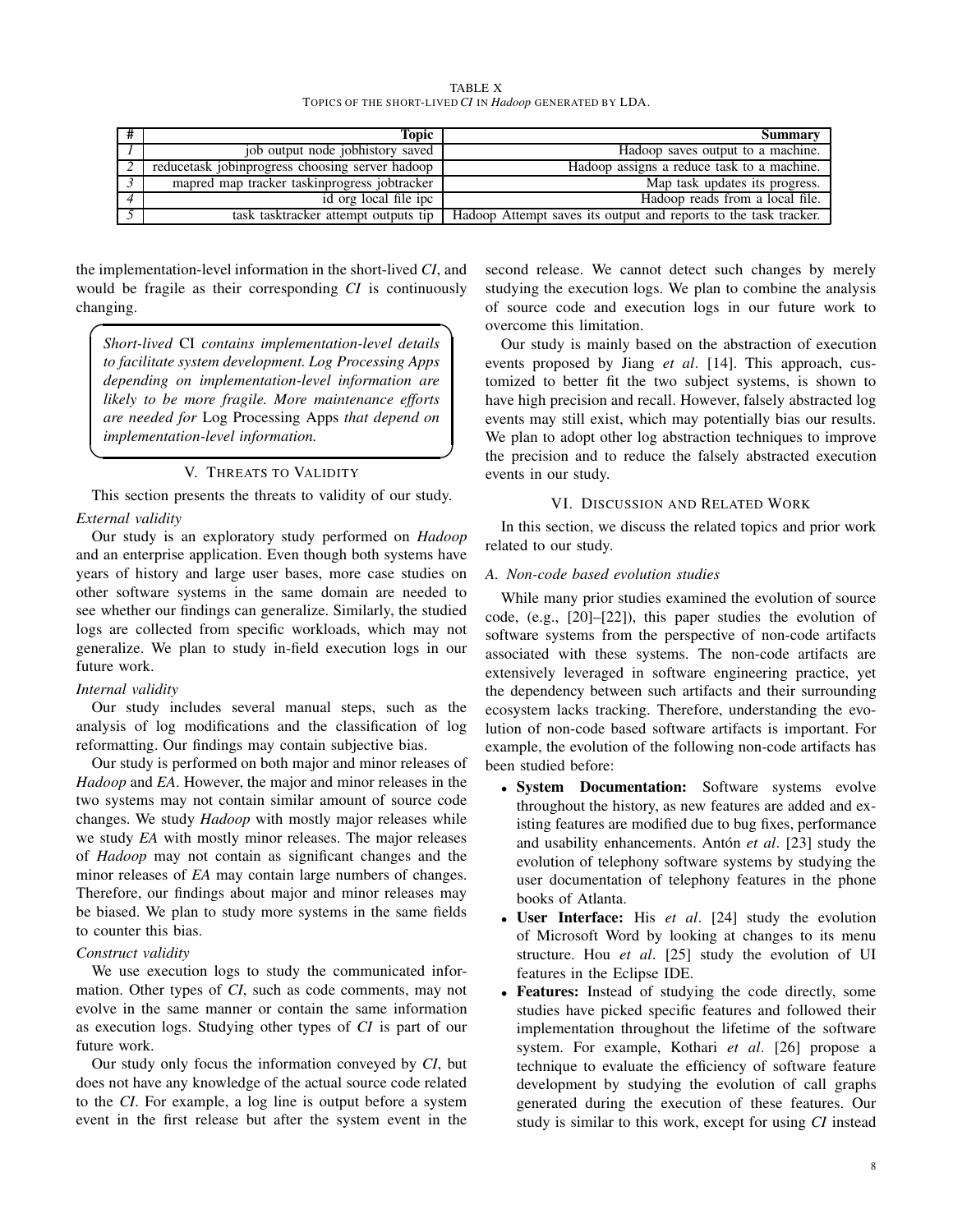of call graphs. Greevy *et al.* [27] use program slicing to study the evolution of features.

- *•* **Communicated Information:** We divide *CI* into *CI* about code (static *CI*) and *CI* about the execution (dynamic *CI*).
	- **Evolution of Static** *CI***:** A major examples of this *CI* are code comments, which are a valuable instrument to preserve design decisions and to communicate the intent of the code to programmers and maintainers. Jiang *et al.* [28] study the evolution of source code comments and discover that the percentage of functions with header and non-header comments remains consistent throughout the evolution. Fluri *et al.* [29], [30] study the evolution of code comments in 8 software projects.
	- **Evolution of Dynamic** *CI***:** To the best of our knowledge, this paper is the first work that seeks to study the evolution of dynamic *CI*.

# *B. Logs as a source of* CI

Our case studies use execution logs as a primary source of *CI*. This is based on our team's extensive experience working with several large enterprises. While many systems today support monitoring APIs to communicate to a system, all too often users of such systems still make extensive use of execution logs as a valuable source of communicated information about the execution of these systems.

In many ways, the logs provide a non-typed, flexible communication interface to the outside world. The flexible nature of the logs makes them easy to evolve by developers (hence faster to respond to changes in the systems). However, this also makes the applications that depend on them very fragile. As additional applications depend more and more on specific *CI*, it is often the case that such information is then formalized and communicated through more formalized and typed interfaces. For example, ARM [31] (Application Response Measurement) provides monitoring APIs to assist in system response time monitoring and performance problem diagnosis. Further studies are needed to better understand the evolution of *CI* from very flexible to well defined APIs.

We coined the term *CI* to clearly differentiate it from tracing information. Tracing information is mainly low-level and generated in a blind way, whereas *CI* is intentionally generated by software developers who consider the value of using such information in practice. We firmly believe that *CI* can (and should) remain consistent even as the lowerlevel implementation details of an application change. Recent work by Yuan *et al.* [32], has explored how one can improve the *CI* to easily detect and repair bugs by enhancing the communicated contexts. In future studies, we wish to define metrics to measure the quality of *CI* and the need for *CI* changes relative to code changes.

# *C. Traceability between Logs and Log Processing Apps*

Most software developers consider logs as a final output of their systems. In reality, logs are just the input for a whole

range of applications that live in the log-processing ecosystem surrounding these systems.

Our study is the first study to explore how changes in parts of an ecosystem (communicated information, i.e., logs), once released in the field, might impact other parts of the system (*Log Processing Apps*). The need for such types of studies was noted by Godfrey and German [33], as they recognized that most software systems today are linked in a formal or informal manner with other systems within their eco-systems.

Lehman's earlier work [22] recognizes the need for applications to adapt to the changes in their surrounding environment. In this study, we primarily focused on the environmental changes (i.e., changes to *CI*). In future work, we wish to study the changes in all aspects of the eco-system, namely the system, the *CI*, and the *Log Processing Apps* that process the *CI*.

Our study and our industrial experience support us in advocating the need for research on tools and techniques to establish and maintain traceability between the *CI* (logs in our case) and the *Log Processing Apps*. Such a line of work might increase the cost of building large systems. However, it is essential for reducing the maintenance overhead and costs for all apps within the eco-system of the system.

#### VII. CONCLUSION

Communicated information, such as execution logs and system events, is generated by snippets of code inserted explicitly by domain experts to record valuable information. An eco-system of *Log Processing Apps* analyzes such valuable information to assist in software testing, system monitoring and program comprehension. Yet, these *Log Processing Apps* highly depend on *CI* and are hence impacted by changes to the *CI*. In this paper, we have performed an exploratory study on the *CI* of 10 releases of an open source software named *Hadoop* and 9 releases of a legacy enterprise application.

Our study shows that systems communicate more about their execution as they evolve. During the evolution of software systems, the *CI* also evolves. Especially when there are major source code changes (e.g., a new major release), the *CI* is changed significantly, although the changes of implementation ideally should not have an impact on *CI*. In addition, we observed 6 types of *CI* modifications. Among the *CI* modifications in the studied systems, only less than 15% of the modifications are unavoidable and are likely to introduce errors into *Log Processing Apps*. We also find that short-lived *CI* typically contains system implementation-level details.

Our results indicate that additional maintenance resources should be allocated to maintain *Log Processing Apps*, especially when major changes are introduced into the software systems. Because of the evolution of *CI*, traceability techniques are needed to establish and track the dependencies between *CI* and the *Log Processing Apps*.

However, even today, without traceability techniques between *CI* and *Log Processing Apps*, the negative impact can still be minimized by both the system developers (who generate *CI*) and the developers of *Log Processing Apps* (who